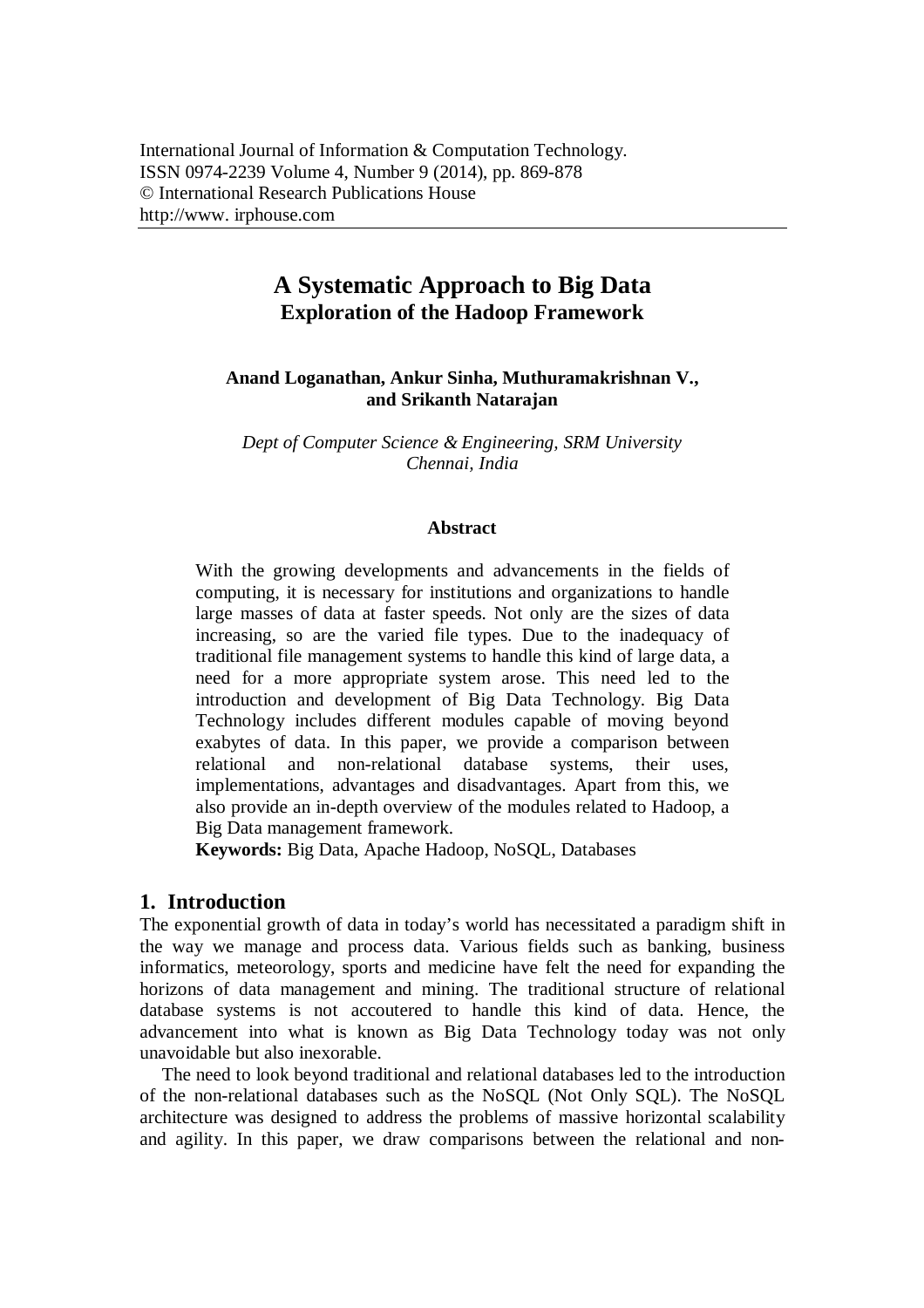relational databases, their advantages, disadvantages and uses. But when analyzing the capabilities of non-relational databases, we discover that it is not a convincing solution to handle the accretion of Big Data. To undertake the problem of the same, Hadoop, an open source data computing framework has led the way, providing the solution with a number of modules to tackle all aspects of Big Data and its implementations. The modules we look at are HDFS, MapReduce, Pig, Hive, JAQL, HBase, Flume, Sqoop, Oozie, Zookeeper, YARN, Mahout, Ambari, Spark, Whirr, Hue, Lucene, Chukwa, Hama, Cassandra, and Impala. Each module serves its own purpose in the large Hadoop ecosystem, right from administration of large clusters of datasets to query management. By studying each module and attaining knowledge on it, we can effectively implement solutions to Big Data.

#### **2. Comparison of various databases**

Traditional database is any structured collection of data which stores information in an organized way such that the desired information can be quickly selected from the database. In traditional databases, the files included a lot of duplicated data causing redundancy problems. This was solved by using a relational database model where each piece of data had varied relationships with other pieces of data. There is no predefined hierarchical order for the data or for its representation. In a relational DBMS, the information is stored in set of tables where each one has its own unique identifier or primary key. The tables are then related to one another using foreign keys. Data storage in a RDBMS is better because undesirable data redundancy can be circumvented making the data management comparatively easier. Failure to normalize the data might pose as a challenge to users, and with increasing complexity and size of data, non-relational database was introduced.

NoSQL[1] is one such type of non-relational database architecture. NoSQL does not impose any limits to the variety and size of data thereby helping it attain horizontal scalability by following the highly optimized key-value store format. NoSQL databases also have a structure to store data, but these structures are less strict as relational schema, so it became a better choice for some applications. It is important to say that NoSQL databases are a complement in database field, and not a replacement for RDBMS. If the data is huge and complex, the traditional DBMS tools can fail to handle it.

Big Data is data which goes beyond terabytes and is often unstructured. Big Data addresses the problem of 4 V's: (1) Volume: Data at rest; from terabytes to zettabytes of existing data to process; (2) Velocity: Data in motion; streaming data and processing them between a time frame of milliseconds and seconds; (3) Variety: Data in many forms; the various files types of data and the magnitude of structured-ness; (4) Veracity: Data in doubt; inconsistency, incompleteness, latency, ambiguity in data. To handle big data, Apache software foundation introduced a tool called Apache Hadoop.

Apache Hadoop[2] is an open source software framework for storage and large scale processing of datasets on clusters of commodity hardware. It is a framework comprising of several modules and in this paper, we discuss twenty two such modules related to Hadoop. All of these modules are designed under an assumption that it is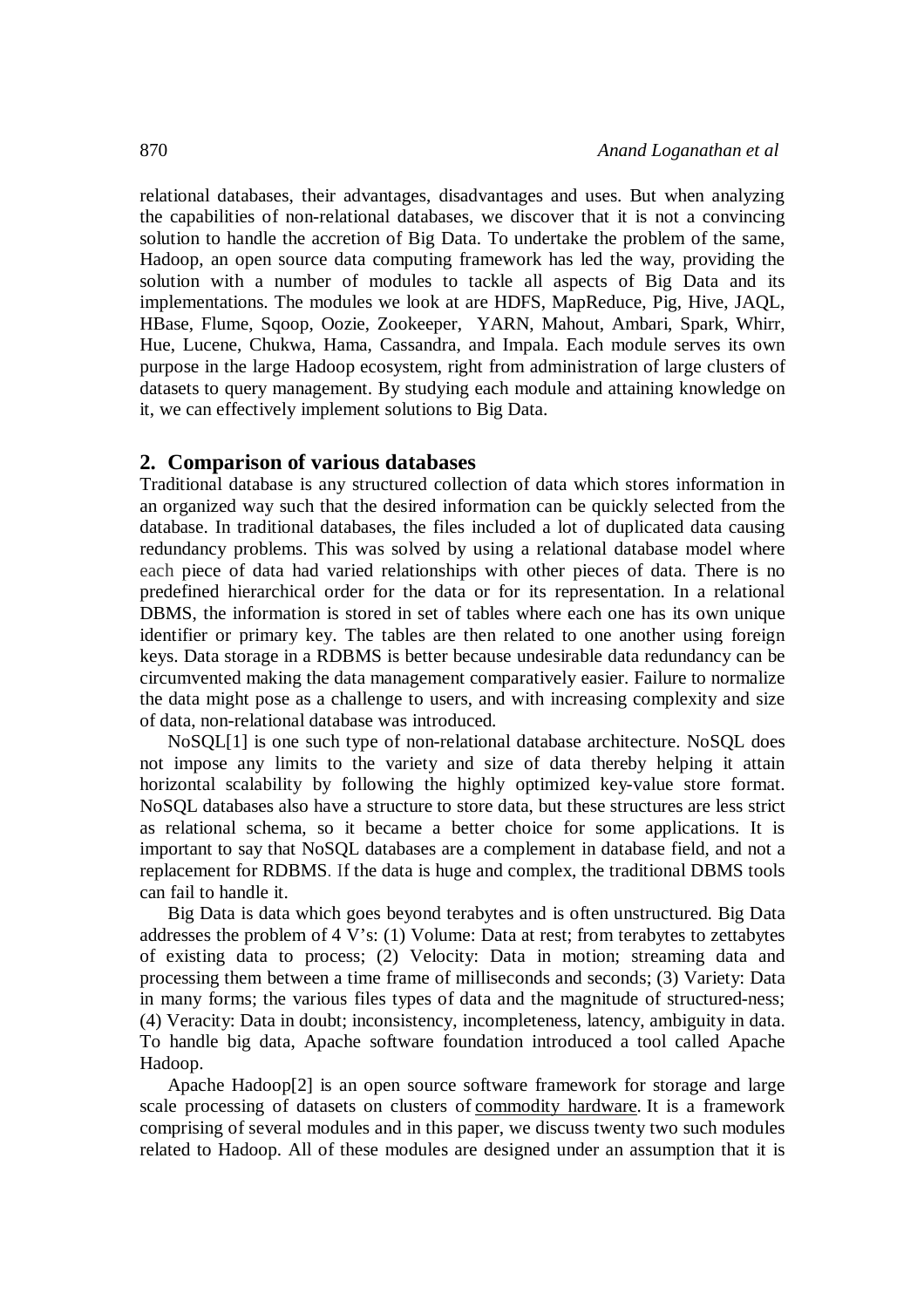common to have a hardware problem, provide automatic fault tolerance and recovery, give better throughput, and is highly efficient.

## **3. Hadoop components**

#### *A. Hadoop Distributed File System (HDFS)*

HDFS, which stands for Hadoop Distributed File System[3], is a distributed file system which has been designed to handle large data sets to run on low cost hardware and provide high fault tolerance. HDFS enables streaming access to file system data on cost of relaxing few POSIX requirements. There are many components associated with Hadoop and each component gives a non-trivial probability of detection of faults, and quick, automatic recovery. In case any hardware failures, it can be easily recovered because a HDFS instance may consist of hundreds or thousands of server machines, each storing part of the file system's data. Applications running on HDFS need streaming access to their data sets. HDFS is designed for more of batch processing than user interactive process. The emphasis is on high throughput of data access rather than low latency of the same.



**Fig. 1** Replication of Data in HDFS

POSIX semantics in a few key areas have been relaxed to gain an augmentation in data throughput rates. A typical file in HDFS can range between gigabytes and terabytes in size. Thus, the HDFS is tuned to support large files. It provides high aggregate data bandwidth and scales to hundreds of nodes on a single cluster and also supports tens of millions of files on a single instance. Applications running on HDFS follow a write-once, read-many access models for all files. Once a file is created, it need not be changed except for the appends. This assumption simplifies the data coherency issues and enables high throughput data access. A MapReduce application or a web crawler application fits perfectly with this model. A HFDS cluster primarily consists of a NameNode that manages file system metadata and a DataNode that stores the actual data. It also creates duplicates of data in case a particular data becomes inaccessible or deleted.

### *B. MapReduce*

To process a large set of data, MapReduce model is used. Typically, MapReduce[4]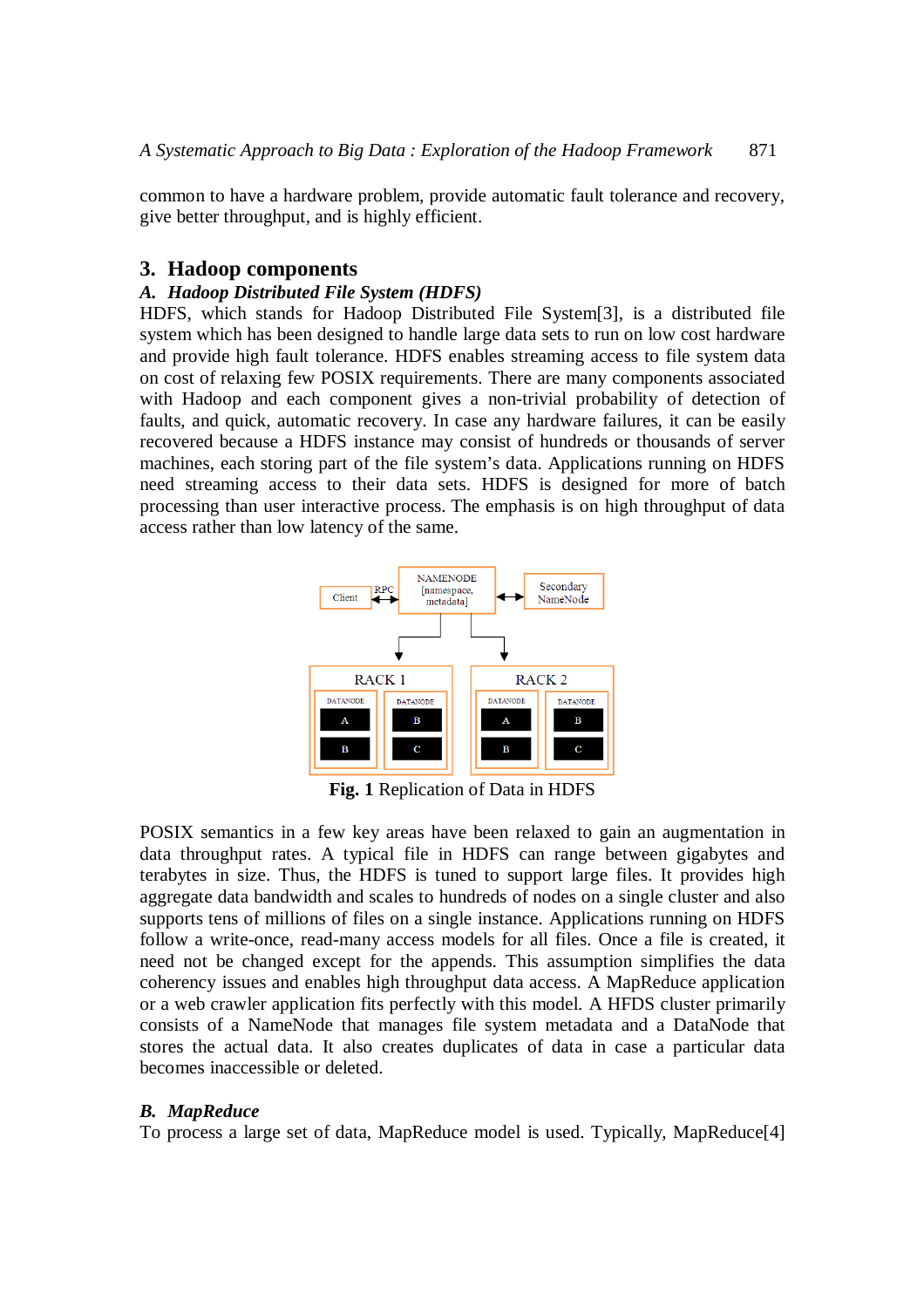model has two distinct tasks. The first is the Map task which takes data from a large pool, where individual elements are broken down into key-value pairs. The Reduce task takes the output from the executed Map task as input and combines those data tuples into a smaller set of key-value pairs. The Reduce job is always performed after the Map job. MapReduce achieves reliability by parceling out a number of operations on the set of data to each node in the network. Each node is expected to report back periodically with completed work and status updates. The MapReduce engine consists of a JobTracker and a TaskTracker. MapReduce Jobs are submitted to the JobTracker by the client. The JobTracker passes the job to the TaskTracker node which tries to keep the work close to the data. Since HDFS is a rack aware file system, the JobTracker knows which node contains the data, and which other machines are nearby. If the work cannot be hosted on the actual node where the data resides, priority is given to nodes on the same rack. This reduces network traffic on the main backbone network. If a TaskTracker fails or times out, that part of the job is rescheduled.

#### *C. Yet Another Resource Navigator (YARN)*

The initial release of Hadoop faced problems where cluster was tightly coupled with Hadoop and there were several cascading failures. This led to the development of a framework called YARN[5] (Yet Another Resource Navigator). Unlike the previous version, the addition of YARN has provided with better scalability, cluster utilization and, user agility. The incorporation of MapReduce as a YARN framework has provided full backward compatibility with existing MapReduce tasks and applications. It promotes effective utilization of resources while providing distributed environment for the execution of an application. The advent of YARN has opened the possibilities of building new applications to be built on top of Hadoop.

#### *D. Pig*

The Apache Pig, includes a Pig Latin programming language for expressing data flows, is a high-level dataflow language which is used to reduce the complexities of MapReduce by converting its operators into MapReduce code. It uses SQL-like operations to be performed on large distributed datasets[6]. Pig makes use of both, the Hadoop Distributed File System as well as the MapReduce. Pig can run on two types of environments: the local environment in a single JVM or the distributed environment on a Hadoop cluster. The flow of data can be simple as well as complex, that is, nested. The script of Pig Latin is just like a Directed Acyclic Graph, where edges are the data flow and the nodes are operators that process the data[7]. One of the highlights of Pig is that unlike SQL, it does not require to have a schema, hence being apt for processing unstructured or semi-structured data. Pig has variety of scalar data types and standard data processing options. Pig supports Map data; a map being a set of key-value pairs. Most Pig operators take a relation as an input and give a relation as the output (LOAD & STORE respectively). It allows normal arithmetic operations and relational operations too. Apart from keywords and operators, everything else in Pig is case sensitive[8].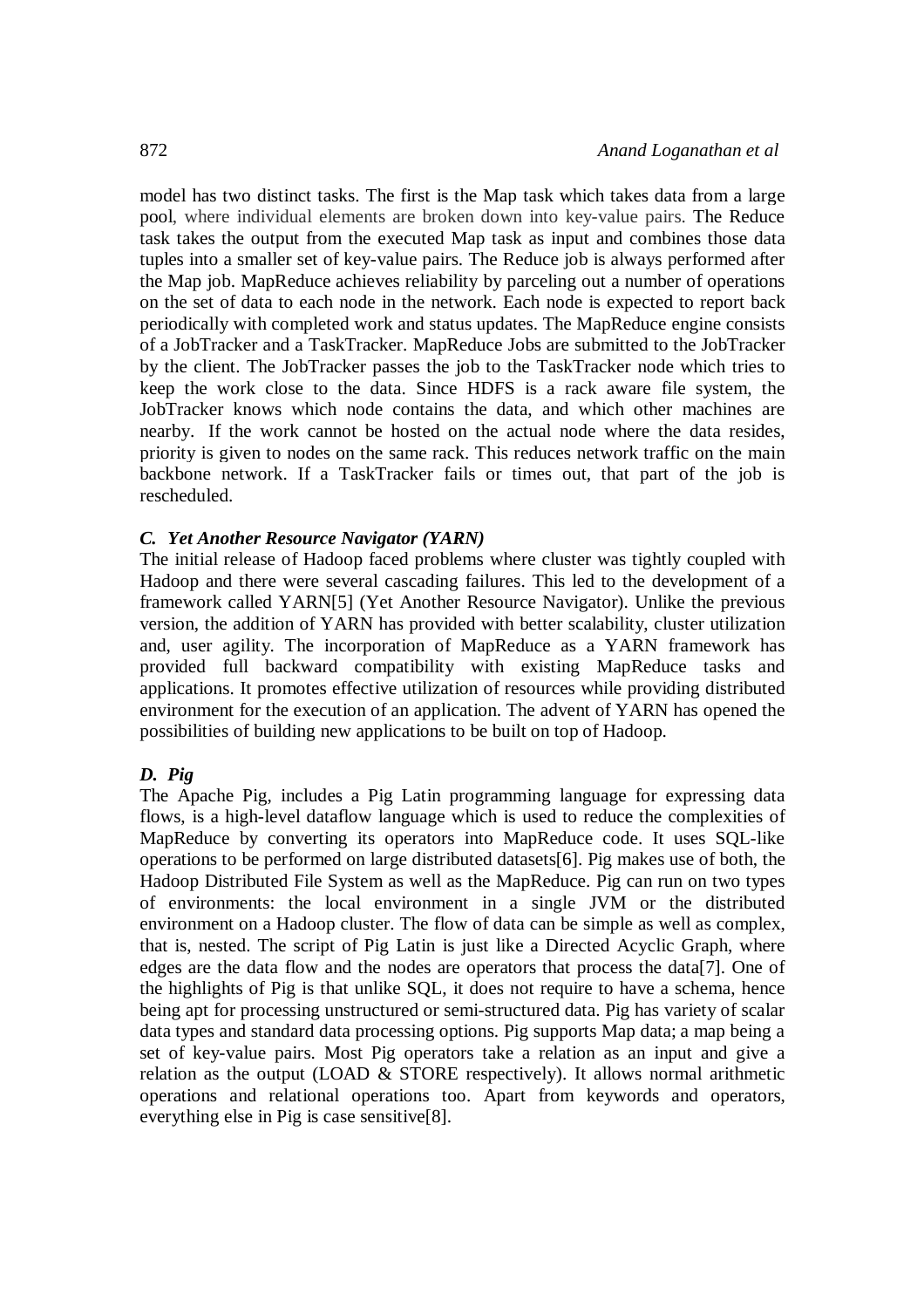#### *E. Hive*

With traditional RDBMS not being accoutred enough to handle, store or process large data in efficient way and make it scalable, Apache Hive came into play. Apache Hive is a data warehouse built on top of Hadoop. The query language is known is HiveQL since it is also a SQL dialect; it is a high-level declarative language. Hive has its own DDL and DML commands and queries. Unlike most SQL having schema-on-write feature, Hive has schema-on-read and supports multiple schemas, which defers the application of a schema until you try to read the data. Though the benefit here is that it loads faster, the drawback is that the queries are relatively slower[9]. Hive supports variety of storage formats: TEXTFILE for plaintext, SEQUENCEFILE for binary key-value pairs, RCFILE stores columns of a table in a record columnar format. Hive lacks a few things compared to RDBMS though, for example, it is best suited for batch jobs not real-time application processing. Hive lacks full SQL support and does not provide row-level inserts, updates or delete[10]. This is where HBase, another Hadoop module is worth investing.

### *F. HBase*

HBase is a non-relational distributed database model. HBase comes as a handy alternative to Hive which lacks full SQL support as mentioned earlier. HBase not only provides row-level queries but is also used for real-time application processing unlike Hive. Though HBase is not an exact substitute for traditional RDBMS, it offers both, linear and modular scalability and is strictly maintains consistency of read and write which in return helps in automatic failover support. A distributed system can only guarantee two of the three CAP (Consistency, Availability, and Partition Tolerance) properties. HBase convincingly implements the consistency and partition tolerance feature. HBase is a non-ACID (Atomicity, Consistency, Isolation, and Durability) compliant[11]. All these features make HBase different and unique and also the go-to tool for horizontal scaling of large datasets.

### *G. JAQL*

JAQL is a JSON based query language, which is high-level just like Pig Latin and MapReduce. To exploit massive parallelism, JAQL converts high-level queries into low-level queries. Like Pig, JAQL also does not enforce the obligation of having a schema. JAQL supports a number of in-built functions and core operators. Input and Output operations on JAQL are performed using I/O adapters, which is responsible for processing, storing and translating and returning the data as JSON format[12].

#### *H. Flume*

Flume is a tool built by Cloudera that acts around the Hadoop cluster. It is used for efficiently collecting, aggregating and managing large sets of log data and streaming data into the HDFS. It is also known as a pseudo-distributed model for its ability to run several processes on a single machine. It was designed to address four problems: reliability, scalability, manageability and extensibility. It lets users to stream data from multiple sources and high volume logs for real-time analysis, scale them horizontally and ensure data delivery[13]. All these features of Flume make it robust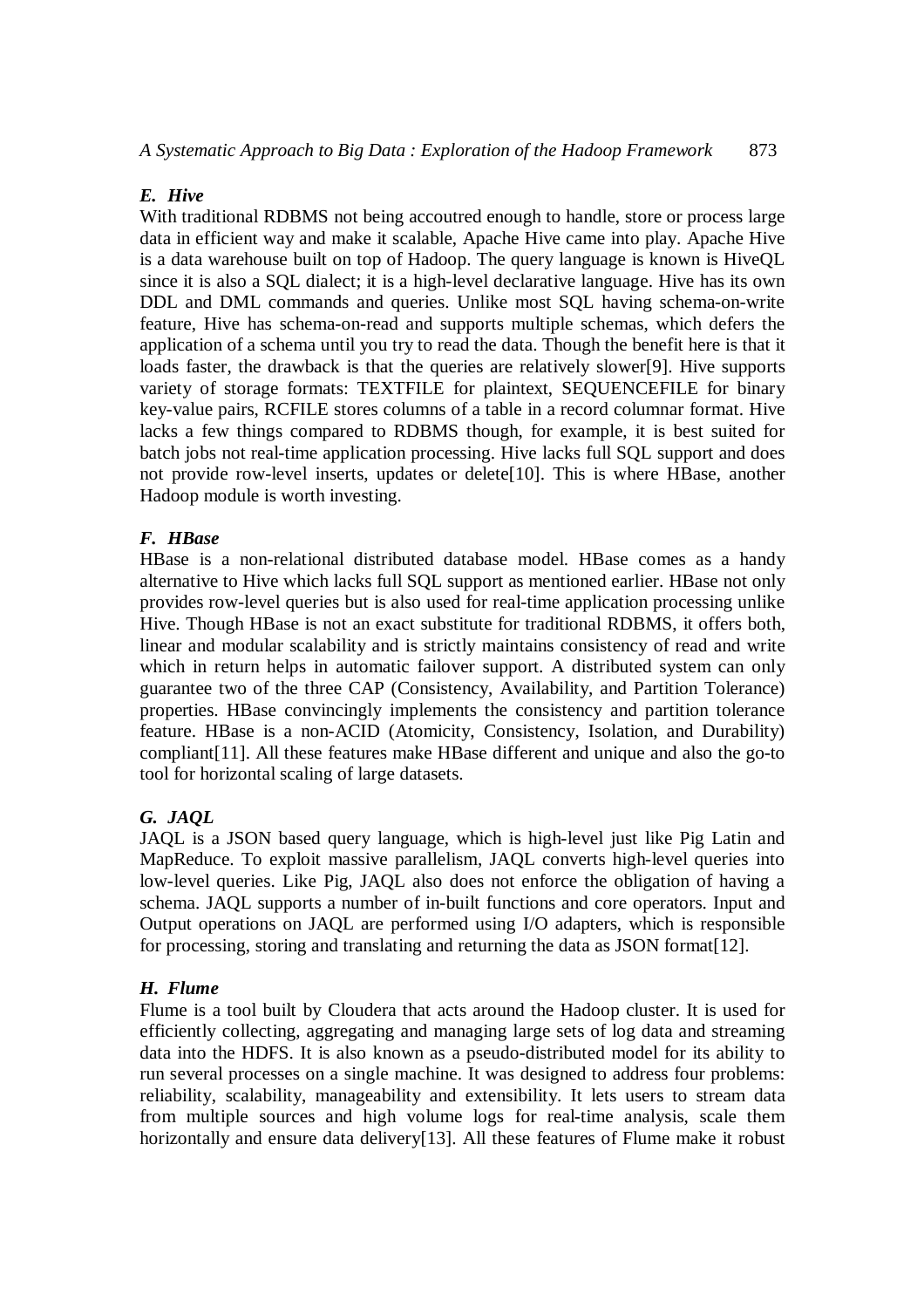and agile. Flume is one of the rare tools with wide variety of fault tolerant and reliability mechanisms.

### *I. Oozie*

With so many Hadoop jobs running on different clusters, there was a need for a scheduler when Oozie came into the scene. The highlight of Oozie is that it combines multiple sequential jobs into one logical unit of work. There are two basic types of Oozie jobs: Oozie Workflow Jobs which is more like a Directed Acyclic Graph, which specifies a sequence of jobs to be executed, and the other is Oozie Coordinator Jobs which are recurrent Workflow Jobs that are triggered by the date and time availability. Oozie Bundle helps packaging both the jobs and maintaining a proper lifecycle. The outputs of a workflow in Oozie become the input of the next workflow and this process is known as data application pipeline [14].

#### *J. Sqoop*

Sqoop is a tool which provides a platform for exchange of data between Hadoop and any relational databases, data warehouses and NoSQL datastore. The transformation of the imported data is done using MapReduce or any other high-level language like Pig, Hive or JAQL. It allows easy integration with HBase, Hive and Oozie. It provides parallel operation to be performed and also supports fault tolerance[15].

#### *K. Mahout*

Mahout[16] is a scalable machine learning library built on top of Hadoop concentrating on collaborative filtering, clustering and classification. With data growing at faster rate every day, Mahout solved the need for remembering yesterday's methods to process tomorrow's data. It supports a gamut of machine learning algorithms to go about with its task. Apart from the machine learning algorithms, it also supports a number of clustering algorithms like k-means, dirichlet, mean-shift, and canopy.

#### *L. Zookeeper*

Zookeeper is a high performance coordination service for distributed applications where distributed processes coordinate with each other through a shared hierarchical name space of data registers. Zookeeper is associated with certain aspects that are required while designing and developing some coordination services. The configuration management service helps storing configuration data and sharing the data across all nodes in the distributed setup. The naming service allows one node to find a specific machine in a cluster of thousands of servers. The synchronization service provides the building blocks for Locks, Barriers and Queues. The locking service allows serialized access to a shared resource in the distributed system. The Leader Election service helps to recover the system from automatic failure[17].

#### *M. Avro*

Avro is a RPC (Remote Procedure Call) data serialization system focussed on dynamic access, platform independence and evolution of a schema. The RPC in Avro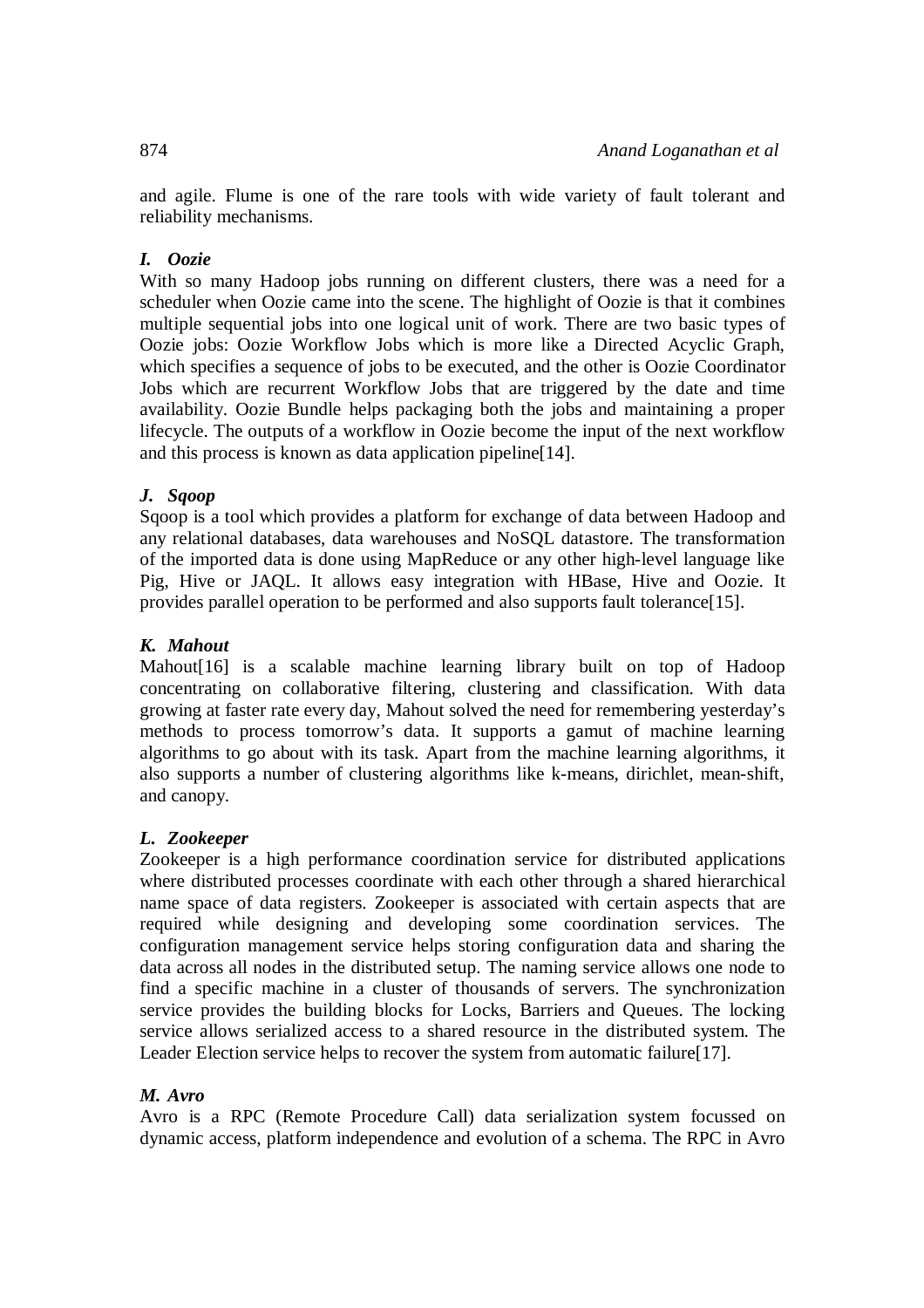supports cross-language access and permits different versions of services to interoperate. It supports rich data structures with schema describe via JSON. The data in Avro is compressible and dividable and consists of arbitrary metadata. It can also include data with different schemas in the same file and detect them dynamically[18]. In near future, Hadoop's RPC mechanism is likely to be replaced completely by Avro.

## *N. Ambari*

Ambari is a tool for provisioning, managing, and monitoring Hadoop clusters. The huge collection of operator tools and APIs hide the complexity of Hadoop thereby simplifying the operation of and on clusters. Irrespective of the size of the cluster, Ambari simplifies the deployment and maintenance of the host. It pre-configures alters for watching the Hadoop services and visualizes and displays the cluster operations in a simple web interface. The job diagnostic tools help to visualize job interdependencies and view timelines for historic job performance execution and troubleshooting for the same[19]. The latest version contains HBase multi-master, controls for host and simplified local repository setup.

### *O. Lucene*

Lucene is an open source project for open source full text search. The core of Lucene[20] provides supports spell checking, hit highlighting and advanced tokenization capabilities. It consists of a high performance search server built using Lucene Core known as Solr (pronounced as Solar) providing XML/HTTP and JSON APIs. It supports faceting, highlighting and caching beside replication and sharding capabilities.

## *P. Spark*

Spark is a fast and general engine for large scale data processing. It is an alternative to MapReduce for some cases. It is a low latency cluster computing system[21]. It can run programs upto 100 times faster than MapReduce in memory or 10 times faster on disk. It offers over 80 high-level operators that make it very easy to build parallel and scalable apps. It combines SQL, streaming and complex analytics.

## *Q. Cassandra*

Cassandra[22] was developed to address the problem of traditional databases. It follows NoSQL structure and thereby produces linear scalability and provides faulttolerance by automatically replicated to multi nodes on commodity hardware or any other cloud infrastructure services. It boasts of lower latency and inhibits regional outages. It is decentralized, elastic and has highly available asynchronous operations which are optimized with various features.

### *R. Hama*

Hama[6] is a parallel matrix computation framework for massive scientific calculations, distributed computing, large-scale numerical analysis and data mining. It uses Bulk Synchronous Parallel (BSP) computing methodology. It uses Hadoop RPC for communication. The architecture consists of two main components: (1) BSPMaster which maintains GroomServer statuses, scheduling jobs, control faults,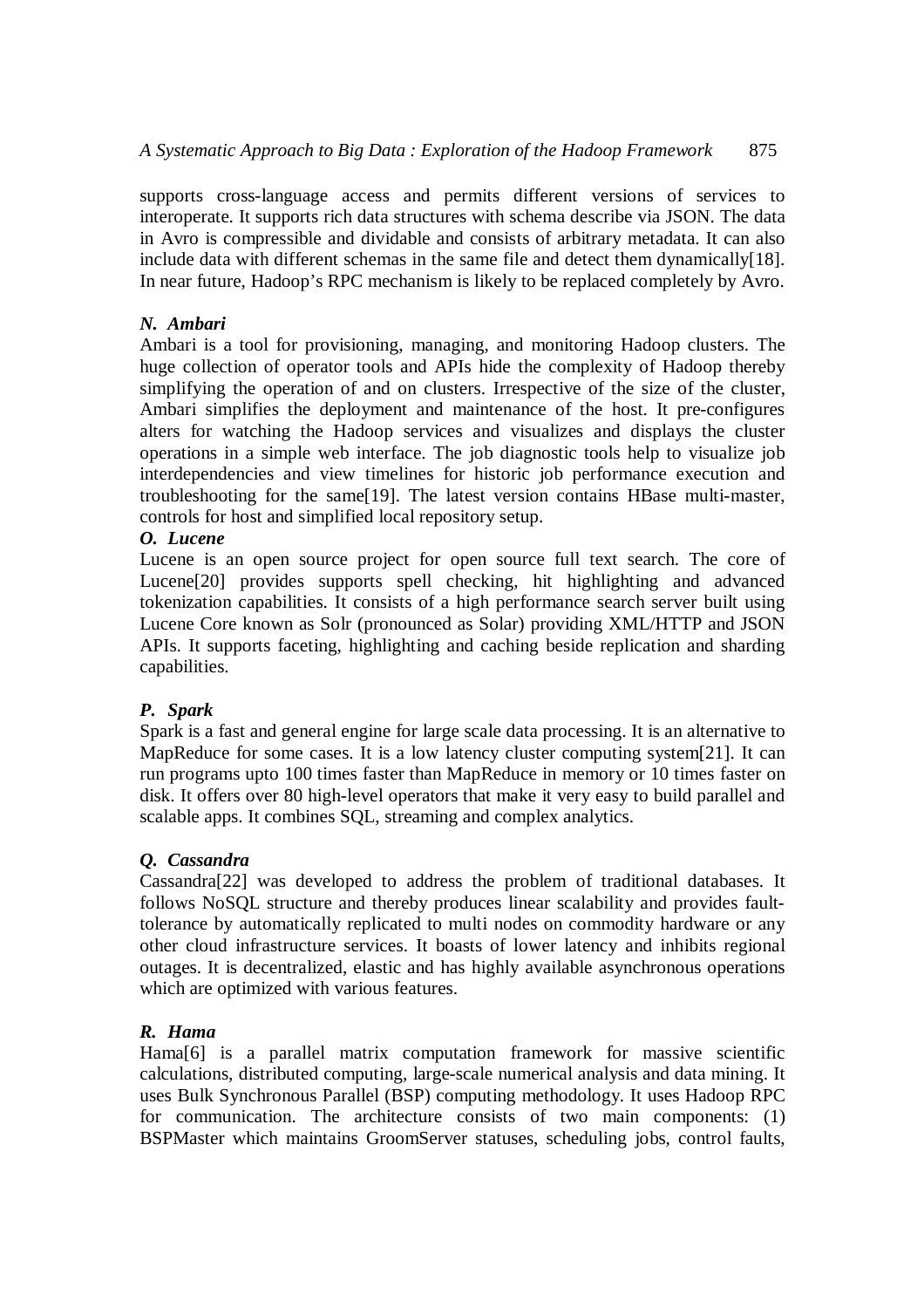provide cluster control to users and maintaining job progress information, (2) GroomServer to perform BSP tasks and report status to master.

### *S. Chukwa*

Chukwa[23] is a data collection system for monitoring large distributed systems. It is built on top of the HDFS and MapReduce framework and inherits Hadoop's scalability and robustness. It transfers data to collectors and saves data to HDFS. It contains data sins which stores raw unsorted data. A functionality called Demux is used to add structures to create Chukwa records which eventually go to the database for analysis. It includes a flexible toolkit for displaying, monitoring and analyzing results to make a better use of the collected data.

#### *T. Whirr*

Whirr<sup>[24]</sup> is a set of libraries for running cloud services. It provides high-level interaction between Hadoop and the cloud. It is based on JClouds. Clusters can be created as per the need using Whirr. The advantage of using Whirr is that it gives independence from Cloud vendor and makes it easier to move from them when required. Cluster can be used and expanded as per demand and can be reduced when not needed. It can compress data to reduce costs.

#### *U. Impala*

Impala is an open source query language for massive parallel processing developed by Cloudera that runs natively on Hadoop. The key benefits of using Impala is that it can perform interactive analytics in real-time, reduce data movement and duplicate storage thereby reducing costs and providing integration with leading Business Intelligence tools.

#### *V. Hue*

Hue stands for Hadoop User Experience[25]. It is an open source GUI for Hadoop, developed by Cloudera. Its goal is to let user free from worries about the underlying and backend complexity of Hadoop. It has a HDFS file browser, YARN & MapReduce Job Browser, HBase and Zookeeper browser, Sqoop and Spark editor, a query editor for Hive and Pig, app for Ozzie workflows, access to shell and app for Solr searches.

### **4. Conclusion**

Despite the fact that NoSQL and Hadoop may be better suited for large amounts of data, it is not the recommended solution or the replacement for all problems. Only in the case of data sets exceeding exabytes demanding large scalability and complexity is Hadoop a suitable option. Apart from clarifying on the capabilities of each system, this paper provides an insight on the functionalities of the various modules in the Hadoop ecosystem.

With data growing every day, it is evident that Big Data and its implementations are the technological solution of the future. Soon, almost all industries and organizations around the world will adopt Big Data technology for data management.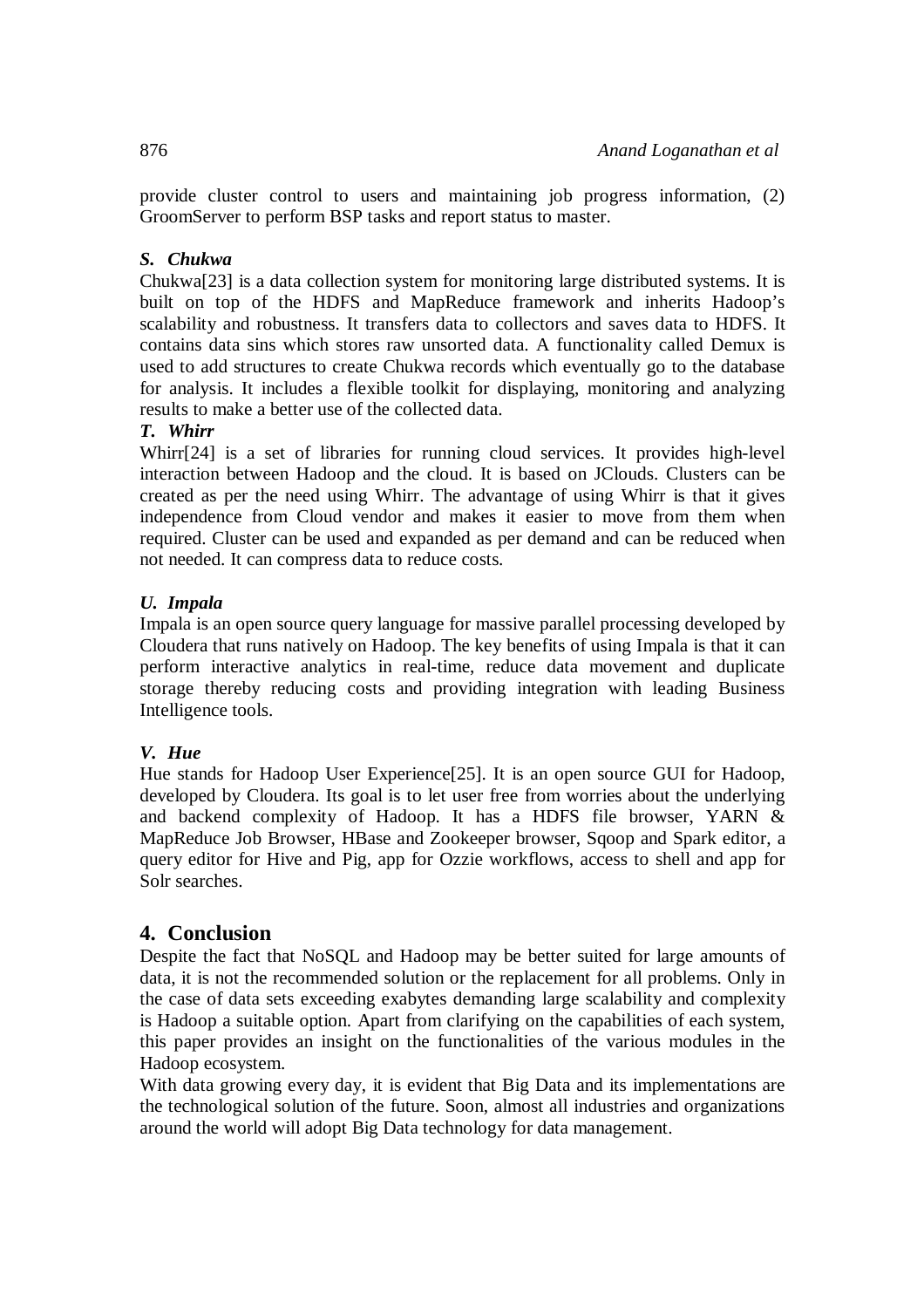## **5. References**

- [1] Shashank Tiwari, "Professional NoSQL", Wrox Publications, 2011 Edition
- [2] Tom White, "Hadoop: The Definitive Guide", O'Reilly Media, 2012 Edition
- [3] Hadoop Distributed File System Architecture Guide, Online: http://hadoop.apache.org/docs/stable1/hdfs\_design.html
- [4] Donald Miner, Adam Shook, "MapReduce Design Patterns", O'Reilly Media, 2012 Edition
- [5] Hadoop Yet Another Resource Navigator Hortonworks, Online: http:// hortonworks.com/hadoop/yarn/
- [6] Jason Venner, "Pro Hadoop, Apress, 2009 Edition
- [7] Alan Gates, "Programming Pig", O'Reilly Media, 2011 Edition
- [8] Warren Pettit, "Introduction to Pig", Big Data University, Online: http://bigdatauniversity.com/bdu-wp/bdu-course/introduction-to-pig/
- [9] Edward Capriolo, Dean Wampler, Jason Rutherglen, "Programming Hive", O'Reilly Media, 2012 Edition
- [10] Aaron Ritchie, "Using Hive for Data Warehousing", Big Data University, Online: http://bigdatauniversity.com/bdu-wp/bdu-course/using-hive-fordata-warehousing/
- [11] Henry L. Quach, "Using HBase for Real-time Access to your Big Data", Big Data University, Online: http://bigdatauniversity.com/bdu-wp/bducourse/using-hbase-for-real-time-access-to-your-big-data/
- [12] Glenn Mules, Warren Pettit, "Introduction to JAQL", Big Data University, Online: http://bigdatauniversity.com/bdu-wp/bdu-course/414 /
- [13] Apache Flume Hortonworks, Online: http://hortonworks.com/hadoop/flume/
- [14] Apache Oozie Hortonworks, Online: http://hortonworks.com/hadoop/oozie/
- [15] Kathleen Ting, Jarek Jarcec Cecho, "Apache Sqoop Cookbook", O'Reilly Media, 2013 Edition
- [16] Sean Owen, Robin Anil, Ted Dunning, Ellen Friedman, "Mahout in Action, Manning, 2011 Edition
- [17] Aaron Ritchie, Henry Quach, "Developing Distributed Applications Using Zookeeper", Big Data University, Online: http://bigdatauniversity.com/bduwp/bdu-course/developin-distributed-applications-using-zookeeper /
- [18] Jim Scott, "Avro More Than Just A Serialization Framework", Chicago Hadoop Users Group, April 2012
- [19] Apache Ambari Hortonworks, Online: http://hortonworks.com/hadoop/ambari/
- [20] Apache Lucene Core, Online: http://lucene.apache.org/core/
- [21] Spark Lighting Fast Cluster Computing, Online: http://spark.incubator. apache.org/
- [22] Ebin Hewitt, "Cassandra: The Definitive Guide", O'Reilly Media, 2010 Edition